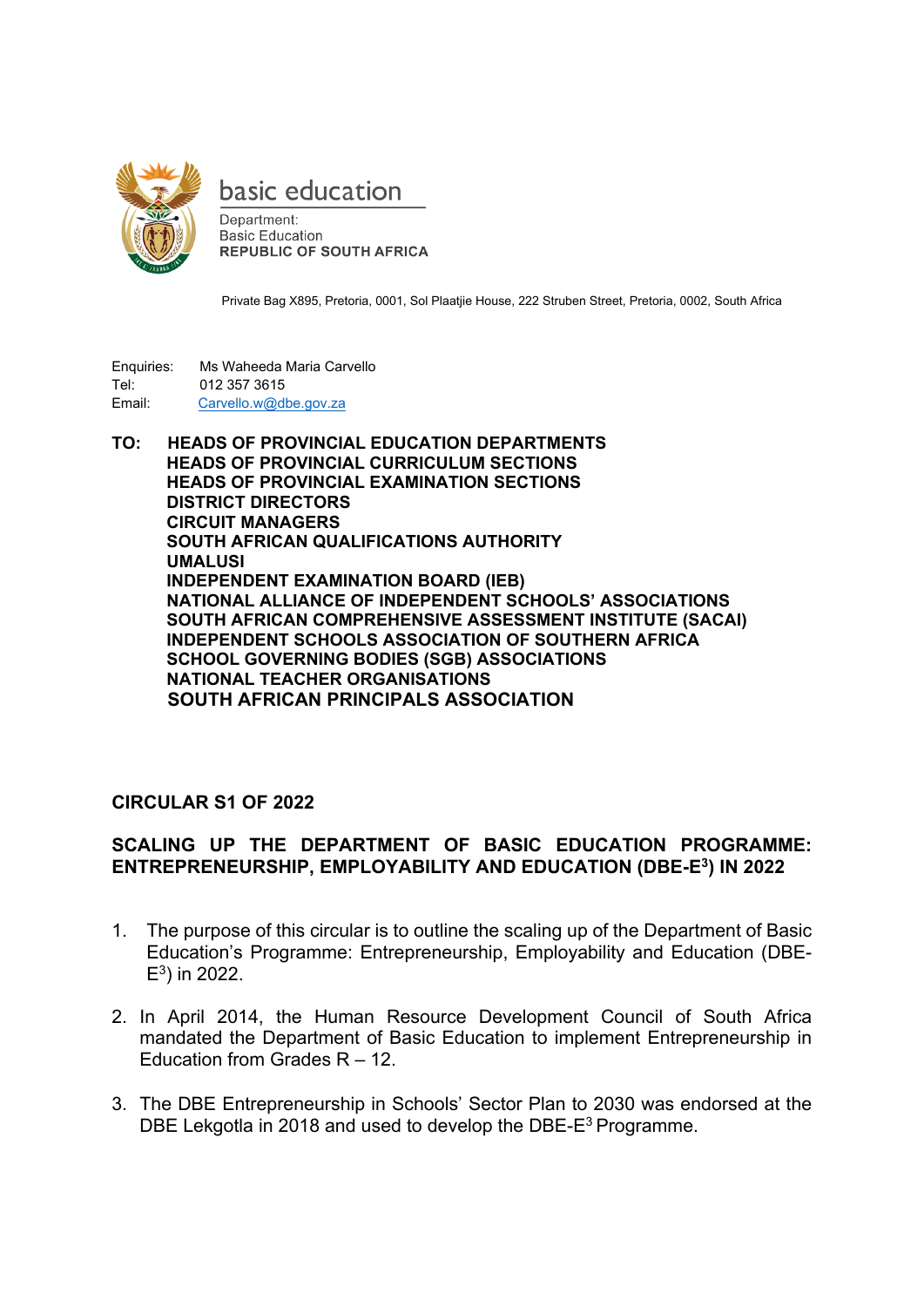- 4. The aim of the DBE-E<sup>3</sup> Programme is to equip learners with the skills needed for the future world of work, so that they will be able to meaningfully and actively engage in the economy either as entrepreneurs, entrepreneurial employees and/or as life-long learners.
- 5. The DBE-E<sup>3</sup> Programme is the flagship programme of the DBE and is key to achieving the target for the Medium Term Strategic Framework (MTSF) 2020-2024.
- 6. The MTSF 2020-2024 target stipulates that all schools will be implementing Entrepreneurship Education in all subjects by 2024 as follows: 3 600 schools (in 2021/2022);10 000 more schools (in 2022/23); and a further 10 000 schools (in 2023/24).
- 7. In order to mitigate the impact of Covid-19 on learning and teaching, the DBE has adopted a multi-year curriculum recovery approach designed to accommodate the negative impact of Covid-19.
- 8. This has been communicated to all relevant stakeholders by the DBE through Circular S13 of 2020 on the Release of The Curriculum Recovery Annual Teaching Plans for 2021; and the National Assessment Circular 01 of 2021 on the Implementation of the 2021 Assessment Programme in Mainstream and Special Schools across the General Education and Training (GET). These are included respectively as Annexures A and B.
- 9. Both Circulars are relevant to achieving the MTSF targets and should be read in conjunction with the Circular S1of 2022.
- 10.In order to assist teachers with the School-Based Assessment project task for Term 3 as noted in Circular No. 01 of 2021, principals are requested to register their schools to be part of the programme, on the TeacherConnect WhatsApp platform of the DBE for the DBE-E<sup>3</sup> Programme.
- 11.Furthermore, the principal will identify at least two teachers from the Senior Phase to attend a five-week online training course (SACE endorsed) on Project-Based Learning in Term 2 in preparation for Term 3. This course will be data-free.
- 12.The TeacherConnect WhatsApp platform will assist the DBE to test and improve the scalability of its digital platforms – TeacherConnectchat (a WhatsApp based service) and TeacherConnectlearn (a zero-rated online training website) to achieve the MTSF targets for 2023 and 2024.
- 13.The Provincial Education Departments, Districts and the South African Principals Association are requested to advocate the registration request and provide support to school principals to complete the registration process.
- 14. The registration form is available at: [https://learn.ecubed-dbe.org/forms/frm-pr.](https://learn.ecubed-dbe.org/forms/frm-pr) If you cannot access it, kindly open using the hyperlink.
- 15.The closing date for registration is 4 March 2022.